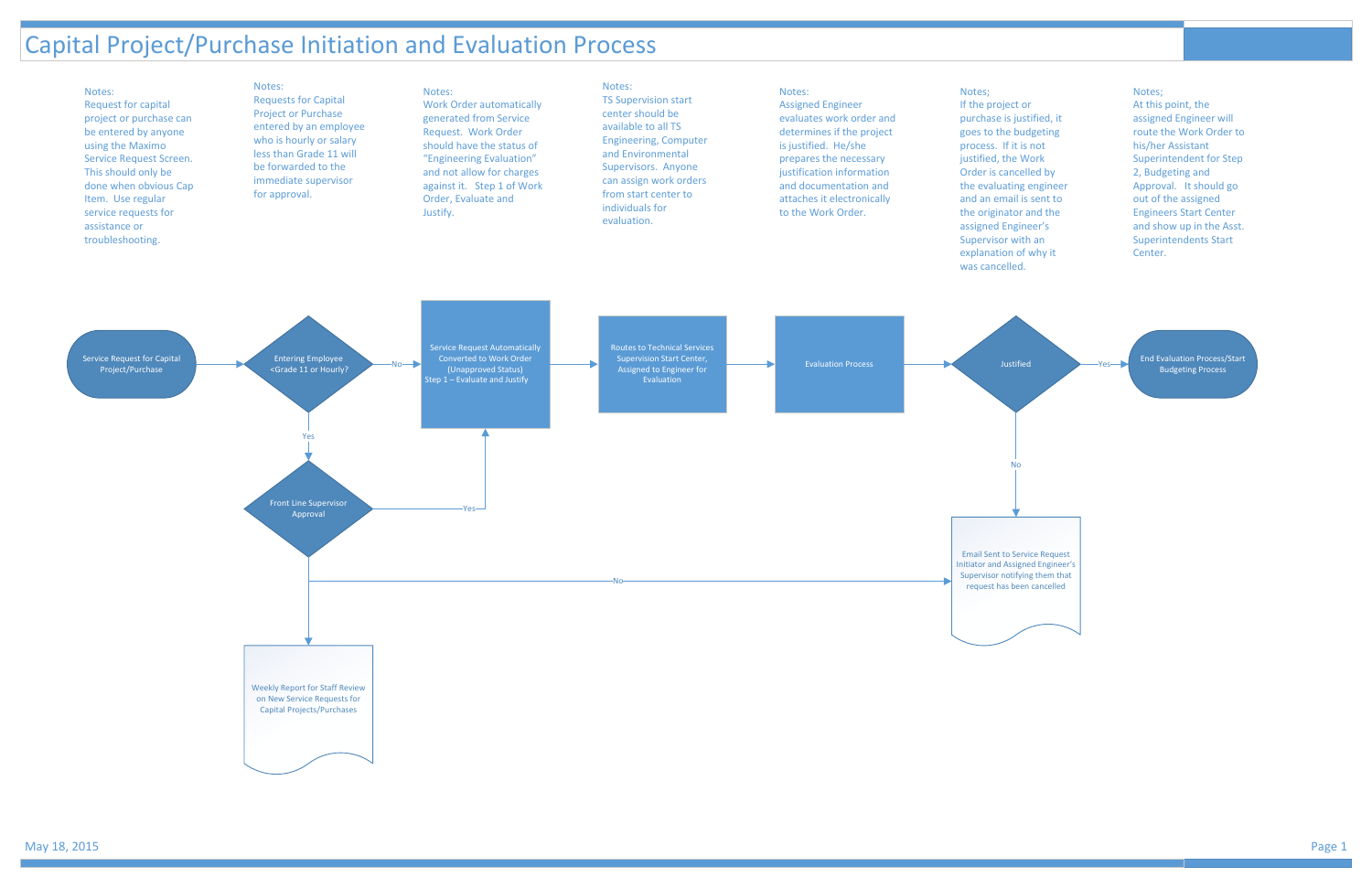## Capital Project/Purchase Budgeting and Approval Process

Work Order Status hanged to Approved up Approval of COO

End of Budgeting Process/ Start Design or Procure Process





Note: With approval by the COO, materials and

services can now be purchased and charged to the project/work order up to the amount approved on the work order.